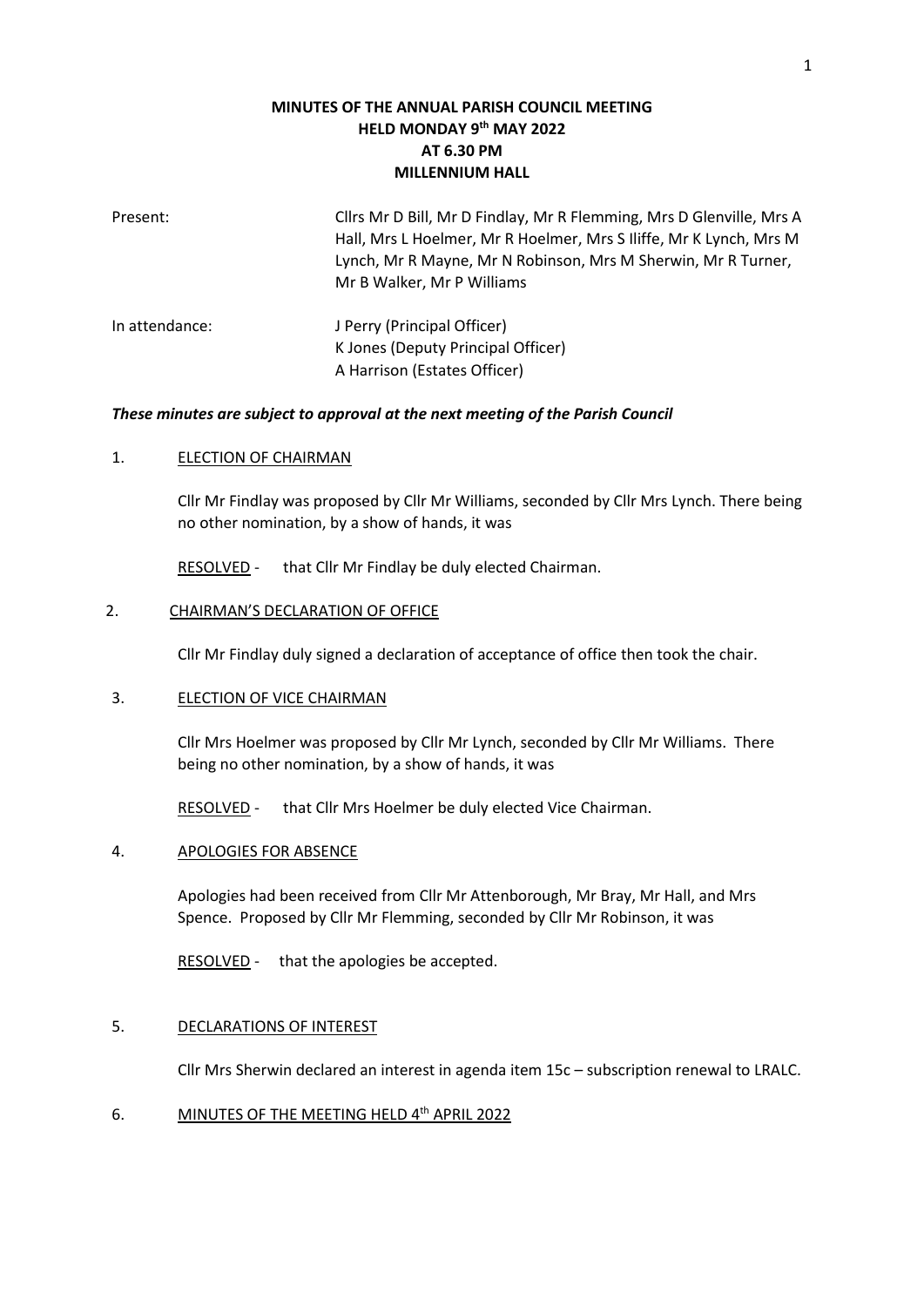The minutes of the meeting of the Council held 4<sup>th</sup> April 2022, having been circulated to all Members, were considered. Proposed by Cllr Mr Bill, seconded by Cllr Mr Robinson, and by show of hands, it was

RESOLVED - that the minutes of the meeting held 4<sup>th</sup> April 2022 be approved and signed by the chairman.

#### 7. REVIEW OF DELEGATION ARRANGEMENTS & TERMS OF REFERENCE

The Principal Officer had reviewed the adopted document relating to delegation arrangements and terms of reference for committees, which had been circulated to all Members. There being no revisions, it was noted that for this year a political balance of committee members would not apply but would be reviewed again at the next Annual Parish Council meeting.

#### 8. NOMINATIONS TO STANDING COMMITTEES

The Principal Officer read out nominations for committee membership as provided by each political group and the following committee memberships were agreed:

#### Finance &General Purposes

Cllrs Mr Flemming, Mrs Glenville, Mrs Hall, Mr Hoelmer, Mr Lynch, Mr Mayne, Mr Robinson, Mrs Sherwin, Mr Walker, Mr Williams

#### Planning

Cllrs Mr Attenborough, Mr Flemming, Mrs Hoelmer, Mrs Iliffe, Mr Lynch, Mrs Lynch, Mr Robinson, Mrs Sherwin, Mr Turner, Mr Walker

#### **Staffing**

Cllrs Mr Attenborough, Mr Flemming, Mrs Glenville, Mrs Hall, Mrs Iliffe, Mrs Lynch, Mr Mayne, Mrs Sherwin, Mrs Spence

#### Coronavirus Sub-committee

Members discussed the coronavirus sub-committee, and it was agreed by show of hands to dissolve the coronavirus sub-committee reserving the right to reform in future if required.

## 9. APPOINTMENT OF NEW COMMITTEES

There were no representations for the appointment of new committees.

#### 10. REVIEW OF STANDING ORDERS & FINANCIAL REGULATIONS

The Deputy Principal Officer had carried out a full review of the adopted Standing Orders and updated them in line with NALC 2022 Model Standing Orders. A draft revised document had been circulated to all Members. Further explanation was provided by the Principal Officer. Proposed by Cllr Mr Flemming, seconded by Cllr Mr Williams, and by show of hands, it was

RESOLVED - to adopt the revision as drafted.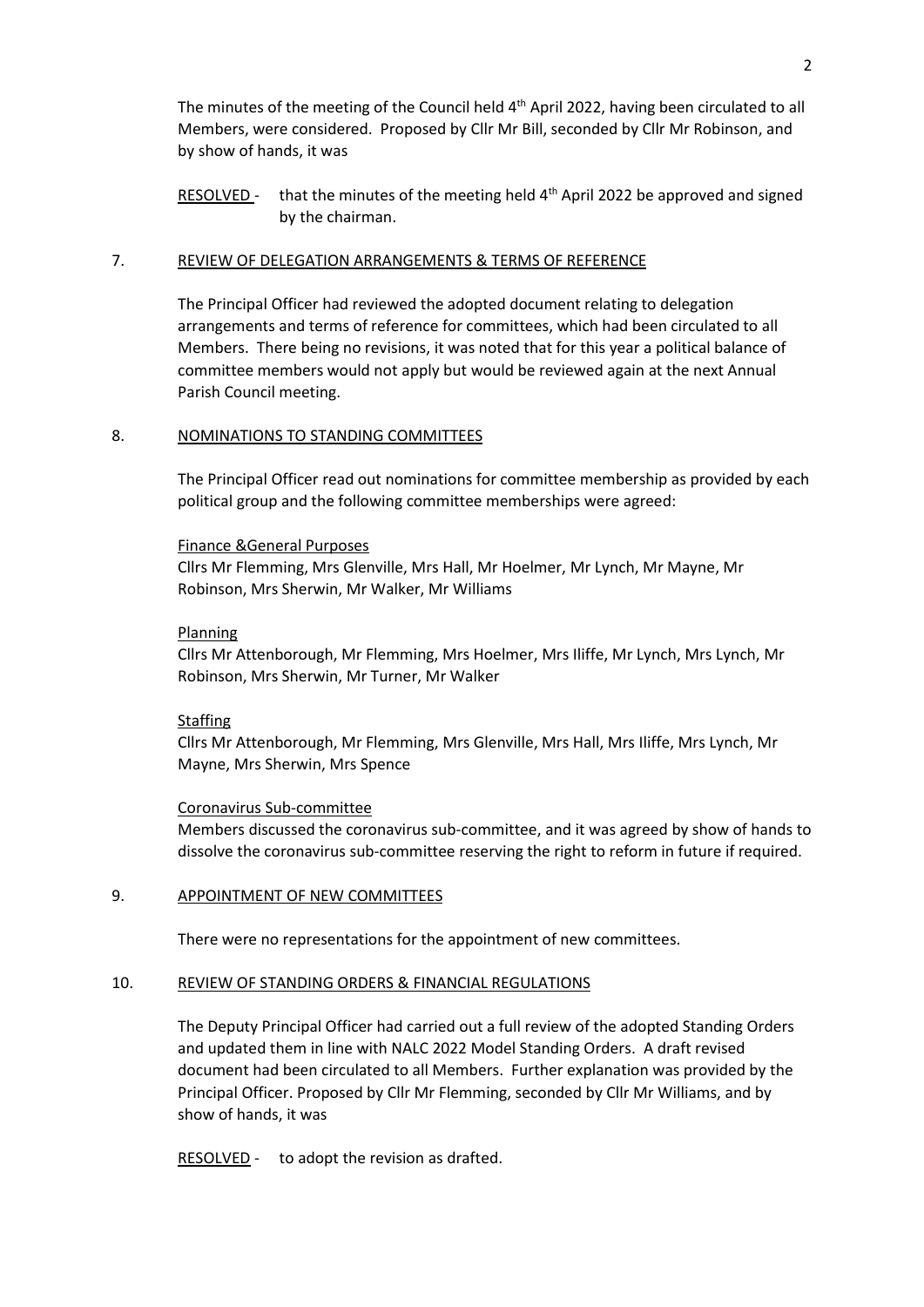The Responsible Finance Officer had reviewed the Financial Regulations and a draft document had been circulated to all Members with no amendments. Proposed by Cllr Mr Findlay, seconded by Cllr Mr Williams, and by show of hands, it was

RESOLVED - to make no amendments to the adopted document.

# 11. REVIEW CONTINUED USE OF VARIABLE DIRECT DEBITS

Members discussed the continued use of variable direct debits for business rates, pensions, and Public Works Loan. The Principal Officer appraised members of the preferential rates available for electricity if paid by variable direct debit. Proposed by Cllr Mr Bill, seconded by Cllr Mrs Hoelmer, and by show of hands, it was

# 12. CONSIDER INTERNAL AUDITOR'S YEAR END REPORT

The internal auditor's year end report had been circulated to all members and was noted. The internal auditor had not raised any matters requiring action and members thanked the Principal Officer for her hard work.

# 13. APPOINTMENT OF REPRESENTATIVE'S TO OUTSIDE BODIES

# 13.1 Leicestershire & Rutland Association of Local Councils

It was noted that Cllr Mrs Sherwin continues in her capacity as a director at LRALC, and following discussion, proposed by Cllr Mr Lynch, seconded by Cllr Mr Mayne, and by show of hands,

RESOLVED - that Cllr Mr Williams continue as Council representative, reporting any LRALC meetings attended to full council.

## 13.2 Burbage Community Library

Cllr Mrs Spence had informed the Principal Officer she was willing to continue as Council representative on the Burbage Community Library committee. Proposed by Cllr Mr Findlay, seconded by Cllr Mr Lynch, and by show of hands, it was

RESOLVED - that Cllr Mrs Spence continues as Council representative, reporting any meetings attended to full council.

## 14. REVIEW OF INSURANCE COVER

A schedule of insurance detailing the cover in place had been circulated to all members and was noted. No amendments were recommended.

## 15. MEMBERSHIP OF OTHER BODIES

Proposed by Cllr Mr Mayne, seconded by Cllr Mr Findlay, and by show of hands, it was

RESOLVED- to continue with use of variable direct debits as existing, and that the Principal Officer look to move electricity payments to variable direct debit if preferential rates are available.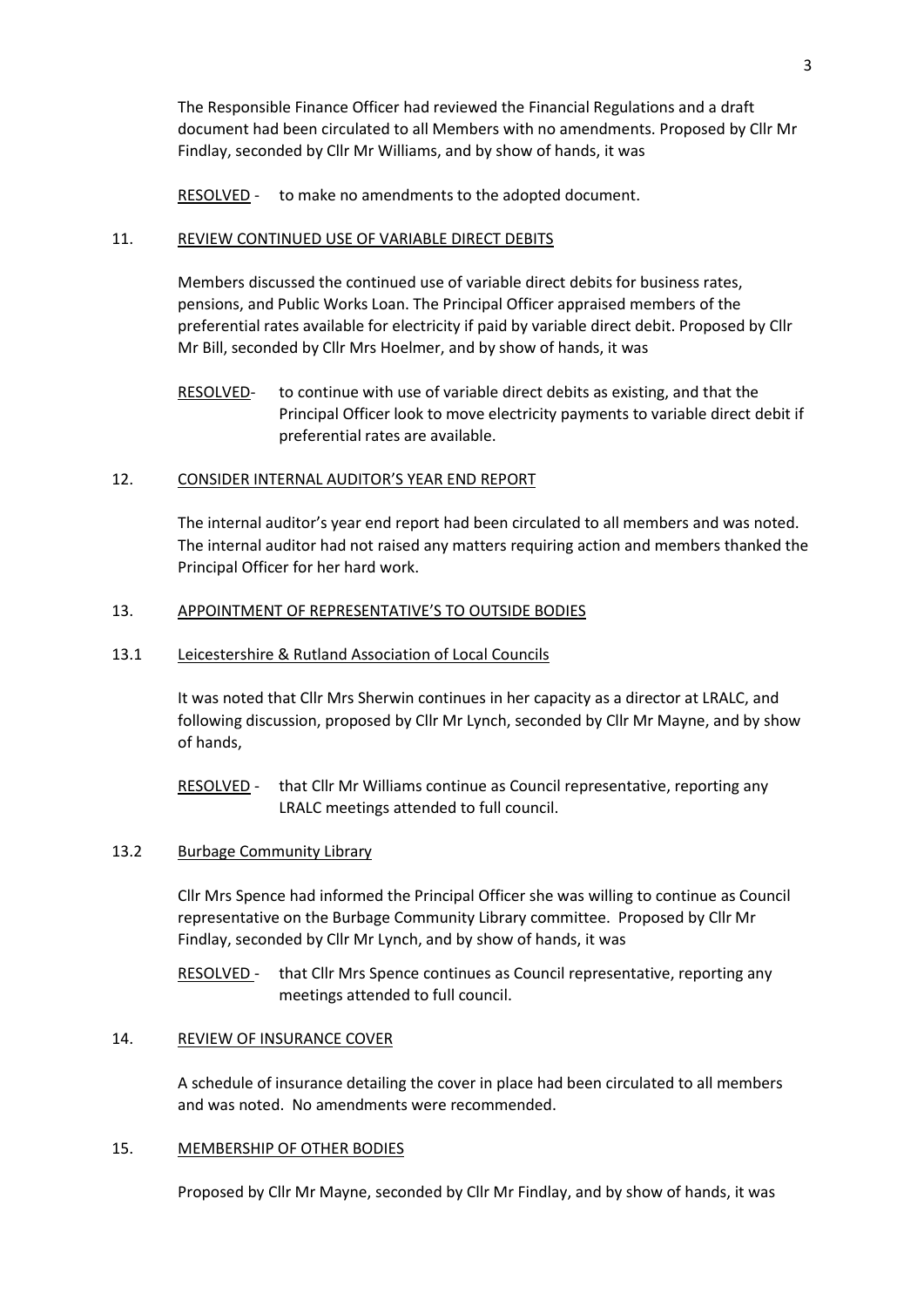RESOLVED - to renew membership of the following organisations: Rural Community Council at a cost of £60 (excl. VAT) Leicestershire & Rutland Playing Fields Association at a cost of £30 Leicestershire & Rutland Association of Local Councils at a cost of £1533.03 Campaign to Protect Rural England at a cost of £36

## 16. CORRESPONDENCE

# 16.1 To consider a response to the NALC Sector Finance Survey

The Principal Officer outlined the details of the NALC Sector Finance Survey. Proposed by Cllr Mr Flemming, seconded by Cllr Mr Williams, and by show of hands, it was

RESOLVED- that the Principal Officer, alongside Cllr Mr Williams, respond to the survey on behalf of Council.

# 16.2 To note response from the Secretary of State regarding HNRFI letter from Council

Members noted a response to the Council's letter sent to the Secretary of State regarding Hinckley National Rail Freight interchange proposals and consultation, which had been circulated to members.

# 17. LOCAL POLICING TEAM REPORT

The local policing newsletter for May 2022 had been circulated to all members and was noted.

## 18. PARISHIONER'S QUESTION TIME

There were no members of the public present.

# 19. ESTATES OFFICER'S REPORT

The Estates Officer gave a verbal report which provided updates on the following:

- Grass cutting
- MVAS signs
- Ongoing works at Rugby Road
- Landscaping works around Britannia Road pavilion
- Village signs project
- Regrading works at Sketchley Farm Park
- Jubilee beacon works.

## 20. PRINCIPAL OFFICER'S REPORT

The Principal Officer gave a verbal report which provided updates on the following:

- Land transfers Indigo Way due to handover imminently, Amber Way also progressing
- Rugby Road final snagging works in progress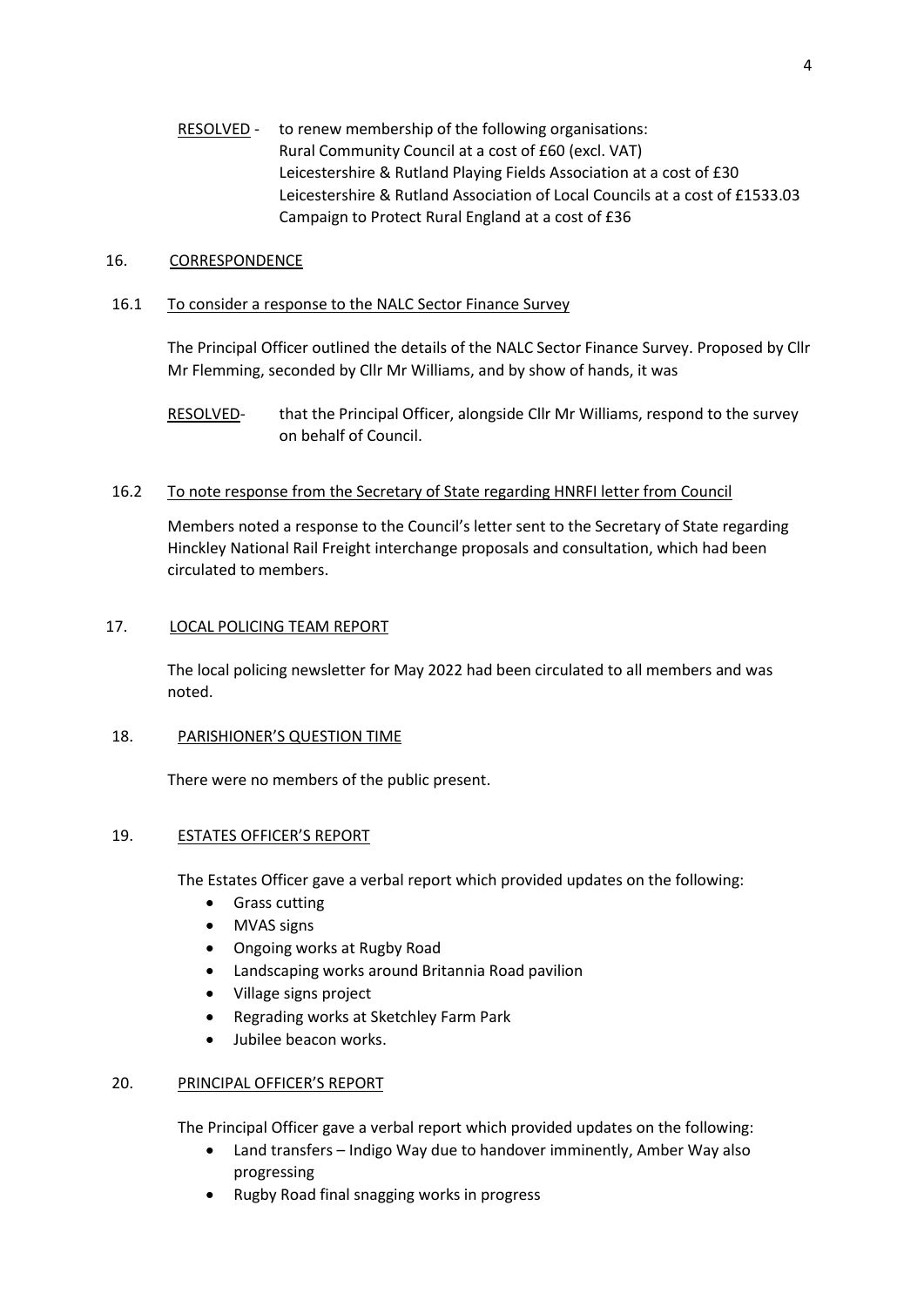- BCAF sculpture donated to Burbage Community Library invitation to attend unveiling, Cllr Mrs Hoelmer to attend in capacity as vice-chair
- LCC Clerks meeting
- LCC Parish Liaison event scheduled for Monday  $4<sup>th</sup>$  July, more information to be circulated once received
- Members Highway Fund open and running until October 2022
- Community Governance Review training attended
- New Code of Conduct which had been circulated, with new register of interest form to be provided soon. Members encouraged to attend new Code of Conduct training
- Updates on support for Ukrainian refugees through HBBC
- Burbage Bowls Club holding an open day on 28<sup>th</sup> May 2022 11am to 5pm and had issued an invite to members to attend
- New cricket season commencing at Hinckley Road
- Sketchley Farm Park regrading works and all pitch renovations over the summer months
- Green Space Strategy and Management Plan
- Treescape funding, second phase now open
- PCIF funding claim for village signs project
- Utility costs
- **Staffing**
- Staff holidays

## 21. BURBAGE COMMUNITY LIBRARY

The Principal Officer read a verbal update provided by Cllr Mrs Spence.

## 22. MEMBERS ATTENDANCE OF OUTSIDE ORGANISATIONS

Cllr Mrs Hoelmer had attended a NALC Climate Change group meeting and informed members she would send further information out once she had received it.

## 23. STANDING COMMITTEE AND SUB COMMITTEE REPORTS

23.1 Planning

The minutes of the Planning Committee meeting held on 25<sup>th</sup> April 2022 had been circulated to all Members. Proposed by Cllr Mrs Sherwin, seconded by Cllr Mr Robinson, and by show of hands, it was

RESOLVED - that the minutes of the Planning Committee meetings held on  $25<sup>th</sup>$  April 2022 be confirmed.

## 23.2 Finance & General Purposes

The minutes of the Finance & General Purposes Committee meeting held on 11<sup>th</sup> April 2022 had been circulated to all Members. Proposed by Cllr Mr Williams, seconded by Cllr Mr Flemming, and by show of hands, it was

RESOLVED - that the minutes of the Finance &General Purposes Committee meeting held 11<sup>th</sup> April 2022 be confirmed.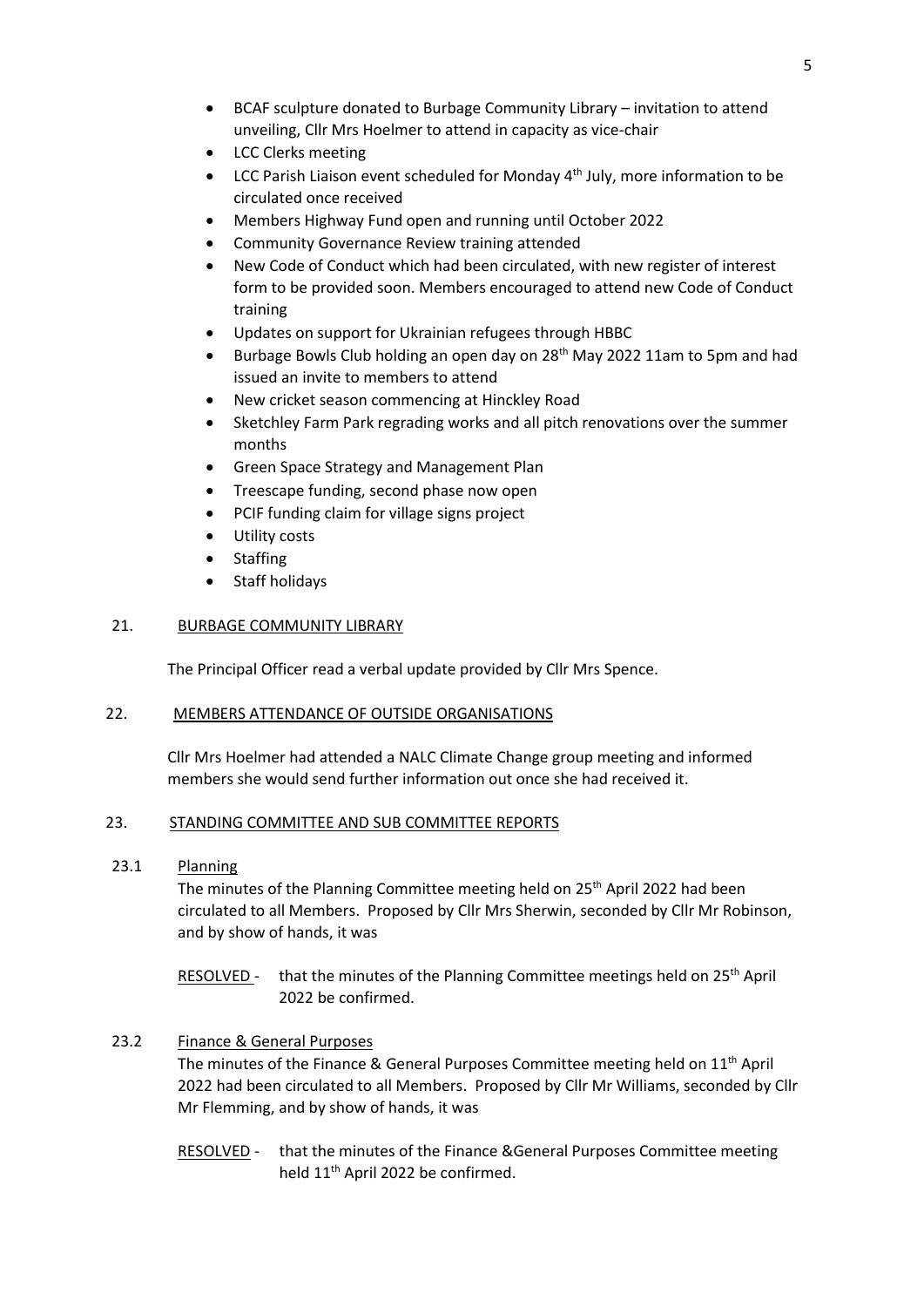#### 23.3 Staffing

The minutes of the Staffing Committee meeting held 25<sup>th</sup> April 2022 had been circulated to all members. Proposed by Cllr Mr Flemming, seconded by Cllr Mr Findlay, and by show of hands, it was

- RESOLVED that the minutes of the Staffing Committee meetings held  $25<sup>th</sup>$  April 2022 be confirmed.
- 23.4 Coronavirus Sub-committee No meeting of the Coronavirus Sub-committee had been held.

#### 24. WORKING PARTY AND TASK & FINISH GROUPS REPORTS

#### 24.1 Traffic Issues Working Party

No meeting of the traffic issues working party had been held and Cllr Mr B Walker provided a verbal update on traffic issues and MVAS results and thanked the Estates Officer and his team for their hard work in this area.

#### 24.2 Queen's Platinum Jubilee Task & Finish group

The minutes of the Queen's Platinum Jubilee task and finish group meeting held 13th April 2022 had been circulated to all members. Proposed by Cllr Mr Flemming, seconded by Cllr Mr Williams, and by show of hands, it was

RESOLVED - that the minutes of the Queen's Platinum Jubilee task and finish group meeting held 13<sup>th</sup> April 2022 be confirmed.

## 24.3 Cricket & Football Review Task & Finish group

No meeting of the cricket and football review task and finish group had been held but members expressed thanks to the Estates Officer and Principal Officer for their ongoing efforts.

## 24.4 Green Space Adoptions Task & Finish group

No meeting of the green space adoptions task and finish group had been held.

## 25. NOMINATIONS TO WORKING PARTIES AND TASK & FINISH GROUPS

Members reviewed continuation of and nominations to existing working parties and task and finish groups and arrangements for reporting. Nominations were agreed as follows

Traffic Issues working party; Cllrs Mr Attenborough, Mr Bray, Mr Hall, Mr Mayne, Mr Robinson, Mr Walker, Mr Williams

Queen's Platinum Jubilee working party; Cllrs Mr Flemming, Mrs Glenville, Mrs Hoelmer, Mr Mayne, Mrs Sherwin, Mr Walker, Mr Williams

Cricket & Football Review working party; Cllrs Mrs Glenville, Mr Lynch, Mr Mayne, Mrs Sherwin, Mr Walker, Mr Williams